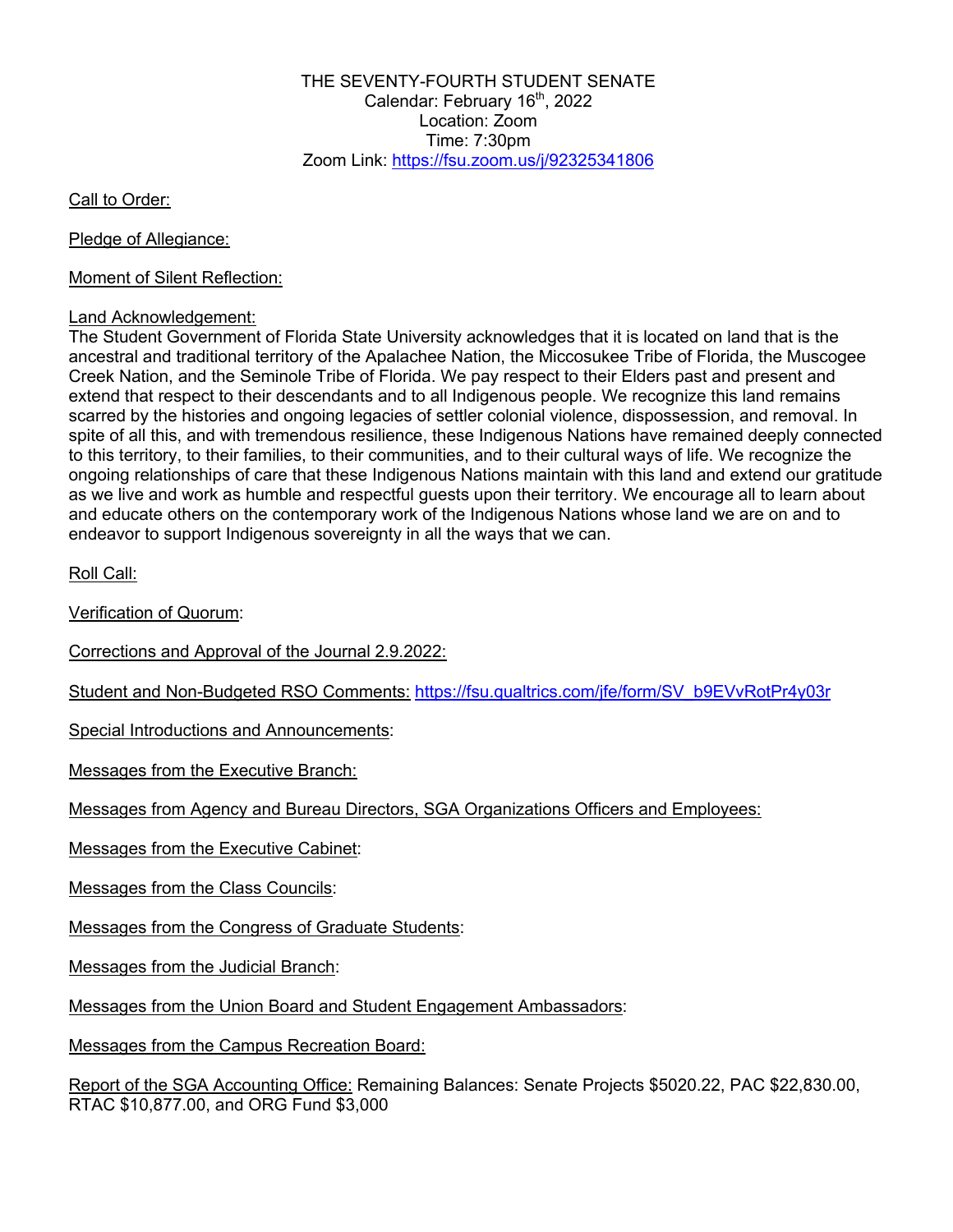### Report of Senate Liaisons:

#### Report of Committees:

- Judiciary
- Internal Affairs
- Budget
- Finance
- Student Life
- Rules & Calendar

### Senate Confirmations:

Rodolph Adonis –  $74<sup>th</sup>$  Senate Clerk (1 Applicant)

#### Consent Calendar:

| <b>CR 10</b>                | Sponsored by Senator Roy (P)<br>To fund National Organization of Black Chemist and Chemical Engineers,<br>Script2Screen, South Asian Student Association, Economics Club at FSU, Chabad,<br>Special Olympics at FSU, Mexican American Student Association, and InterVarsity<br>Christian Fellowship. |
|-----------------------------|------------------------------------------------------------------------------------------------------------------------------------------------------------------------------------------------------------------------------------------------------------------------------------------------------|
| <b>CR 11</b>                | Sponsored by Senator Rider (P)<br>To fund the National Association for Business Economics at FSU.                                                                                                                                                                                                    |
| <b>Bills First Reading:</b> |                                                                                                                                                                                                                                                                                                      |
| <b>Bill 12</b>              | Sponsored by Senator Gonzalez & Senator Wang (P)<br>Revising the statute regarding the amount of money that shall be funded to an<br>organization in the category of lodging.                                                                                                                        |
| <b>Bill 13</b>              | Sponsored by Senator Wang (P) Senators Gonzalez, Duchene, Bettley, Rivers, Little,<br>Pfeuffer-Ferguson, Murray, Diaz (Co)<br>Explicitly stating that A&S monies may not be used to fund weapons and harmful<br>materials outlined in the Student Conduct Code.                                      |

# Bills Second Reading:

| Bill 9         | Sponsored by Senator Russell (P)<br>To aid the Executive Cabinet's Chief of Staff with the Candidate Search and<br>Candidate Screening Process by allowing the Secretary of Appointments to also<br>conduct interviews. (Referred to Judiciary. Passed in Judiciary 2.8. Remanded to<br>Judiciary 2.9. Tabled in Judiciary 2.15.)        |
|----------------|------------------------------------------------------------------------------------------------------------------------------------------------------------------------------------------------------------------------------------------------------------------------------------------------------------------------------------------|
| <b>Bill 10</b> | Sponsored by Diaz (P) Senators Hunter, Lessard, Tucker (Co)<br>Clarifying Senate seat vacancy procedures for those serving as Senate President and<br>Pro-Tempore upon their removal or resignation. (Referred to Judiciary. Passed in<br>Judiciary 2.15.)                                                                               |
| <b>Bill 11</b> | Sponsored by Rivers (P) Bettley, Gonzalez (Co)<br>To require Homecoming and the Student Alumni Association to release the voting<br>results for Homecoming Chief and Princess one (1) business day after the winners<br>are announced at Homecoming Live. (Referred to Student Life and Judiciary.<br><b>Student Life did not meet.)</b> |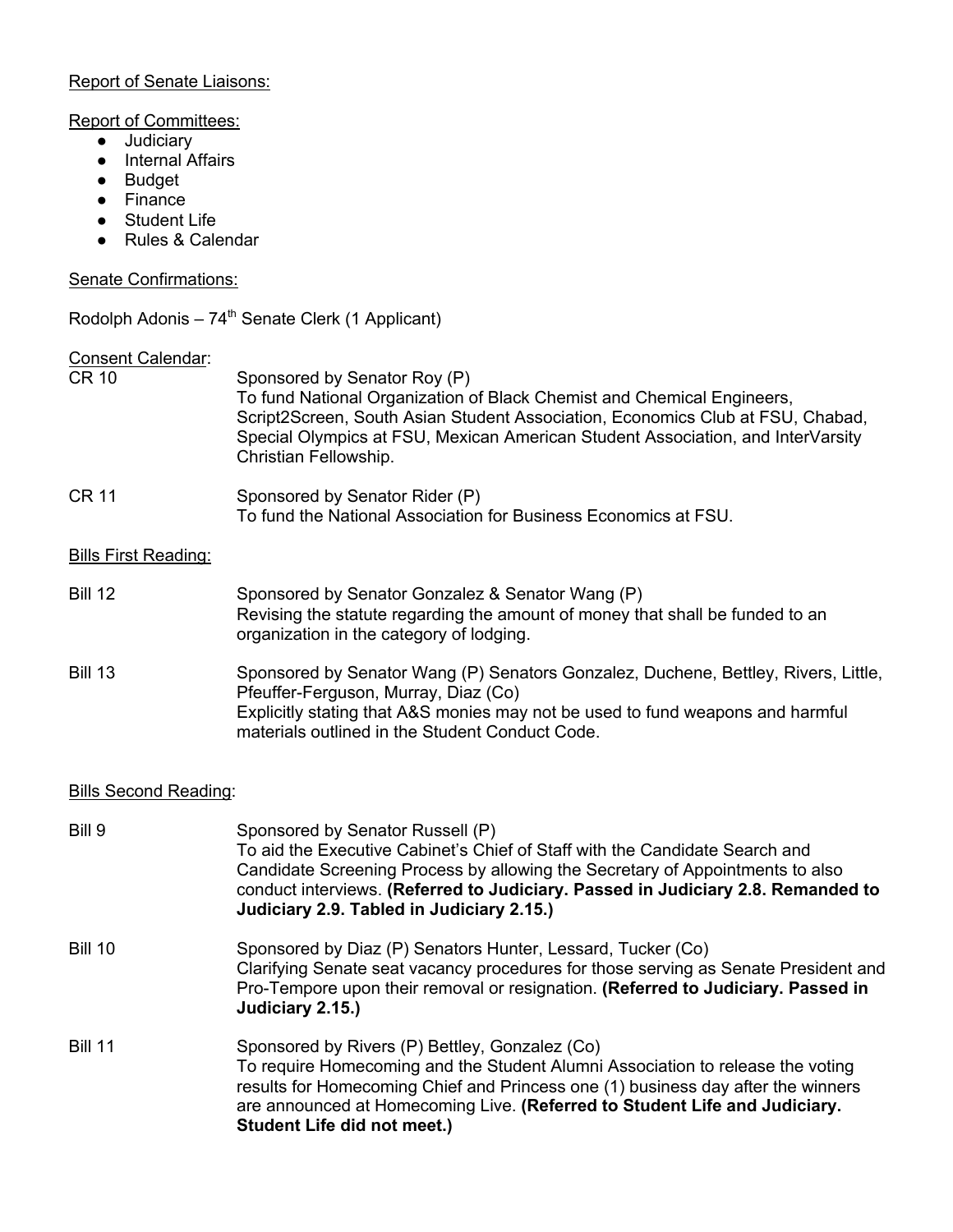# Constitutional Amendments:

| CA <sub>1</sub>      | Sponsored by Senator Roy (P)<br>To amend Section 7 B of Article V of the FSU Student Senate Constitution to include<br>appointment exceptions to offices defined in statutes. (Referred to Internal Affairs &<br>Judiciary. Passed in Internal Affairs 2.7. Withdrawn in Judiciary 2.8)                                                                                                                                                               |
|----------------------|-------------------------------------------------------------------------------------------------------------------------------------------------------------------------------------------------------------------------------------------------------------------------------------------------------------------------------------------------------------------------------------------------------------------------------------------------------|
| Resolutions:         |                                                                                                                                                                                                                                                                                                                                                                                                                                                       |
| <b>Resolution 6</b>  | Sponsored by Senator Drackley (P) Tucker, Diaz, Russell<br>To increase transparency to the student body, specifically those applying for positions<br>within SGA. (Referred to Internal Affairs & Rules and Calendar. Tabled in Internal<br>Affairs 1.24. Amended and Passed in Internal Affairs 1.31. Tabled in Rules and<br>Calendar 2.2. Passed in Rules and Calendar 2.9.)                                                                        |
| <b>Resolution 7</b>  | Sponsored by Senator Gonzalez and Senator Bettley (P) Barker, Berger,<br>Himatsingani, Rider, Ritzel, Williams (Co)<br>To expand the Budget Committees purview under Student Senate Rules of Procedure<br>to encapsulate all the responsibilities assigned to us under Student Body Statutes.<br>(Referred to Budget, Judiciary, and Rules & Calendar. Passed in Budget 2.8.<br>Amended and Passed in Judiciary 2.8. Passed in Rules & Calendar 2.9.) |
| Resolution 8         | Sponsored by Senator Roy and Senator Russell (P)<br>To fund the World Affairs Program and the Case Competition Club via SAP.<br>(Referred to Budget. Removed from the Agenda in Budget by Chair 2.8)                                                                                                                                                                                                                                                  |
| <b>Resolution 9</b>  | Sponsored by Senator Roy (P)<br>Rules of Procedure Changes regarding masks and Zoom cameras.<br>(Referred to Rules and Calendar. Tabled in Rules and Calendar 2.9. 2.16)                                                                                                                                                                                                                                                                              |
| <b>Resolution 11</b> | Sponsored by Senators Fronczak and Stewart (P) Beall, Nemeth (Co)<br>Creating a distinguishable difference between excused and unexcused absences in<br>Student Senate.                                                                                                                                                                                                                                                                               |
| <b>Resolution 12</b> | Sponsored by Senator Lessard (P) Russell (Co)<br>To update the Senate Rules of Procedure to count excused absences as no more<br>than a half-absence on a Senator's attendance record.                                                                                                                                                                                                                                                                |
| <b>Resolution 13</b> | Sponsored by Senator Lessard (P)<br>To update the Senate Rules of Procedure to include work related commitments such<br>as previously scheduled shifts or mandatory meetings to the list of reasons to excuse<br>an absence.                                                                                                                                                                                                                          |
| <b>Resolution 14</b> | Sponsored by Senator Lessard (P) Russell (Co)<br>Proposed changes to Rule 13 regarding excused and unexcused absences, what is<br>considered an excused absence, and changes to the allotted numbers of absences a<br>Senator is given.                                                                                                                                                                                                               |